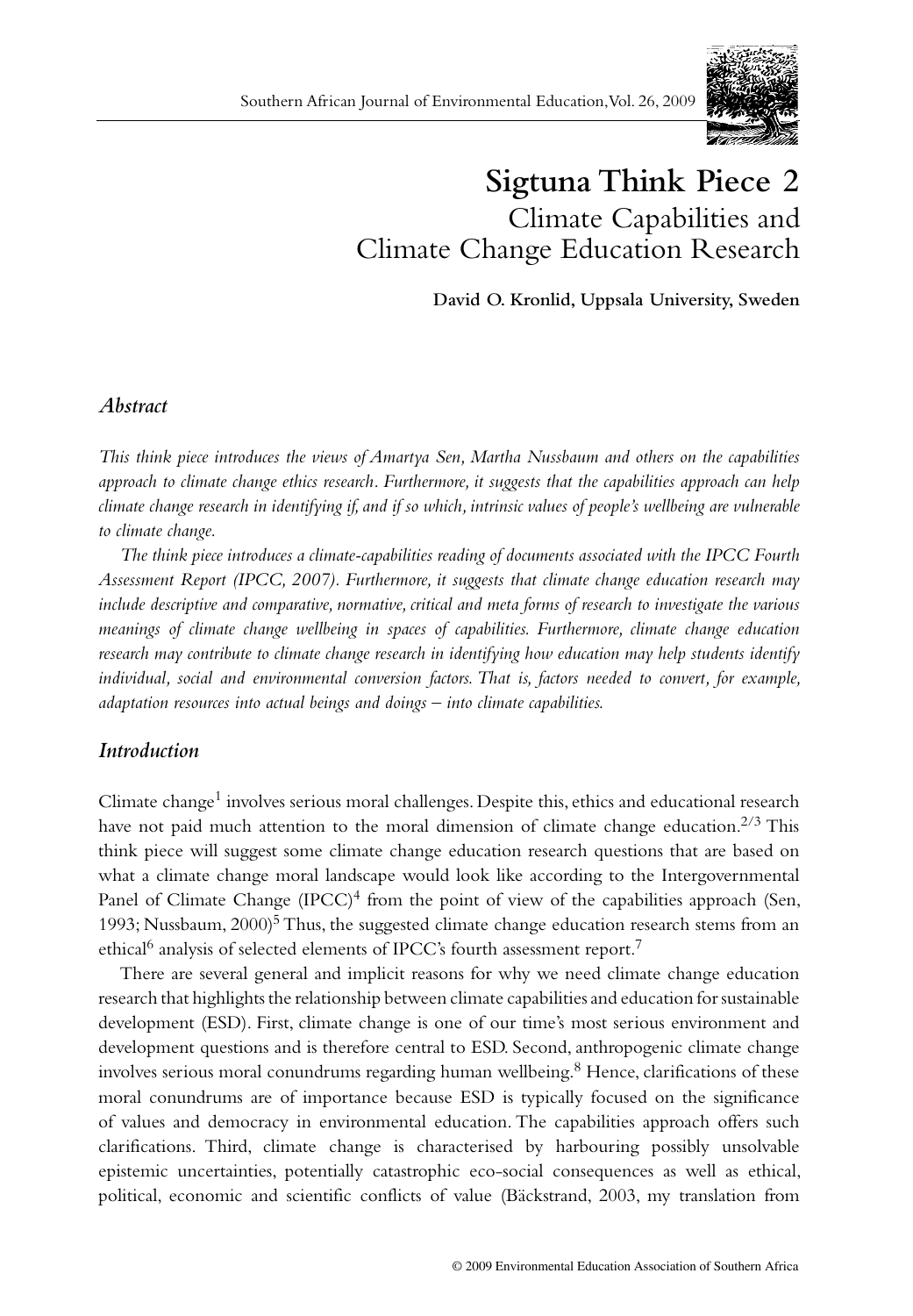Swedish). Climate change educational research needs to take this into consideration to clarify how ESD may respond to such complexities. Fourth, the moral conundrums of climate change are currently framed in a dominant, thus limited, paradigm of distributive justice. Hence, ESD and climate change education research need to encompass also non-distributive concepts of climate change justice, for example, climate capabilities rather than distribution of resources and welfare goods, to offer other solutions to the serious conundrums associated with climate change.

## *Climate Change Ethics Pluralism*

When facing widespread decrease in human wellbeing and searching for significant and relevant research questions relevant to climate change education, it is important to use an open approach that regards ethical theories as '... intellectual frameworks that support the analysis and solution of particular moral problems' (Stone, 1995:133). That is, in order to suggest research questions relevant to climate change educational issues we can use the capability approach to produce a temporary, selective and complementary map of the moral landscape of climate change, which however limits:

… the objects of significance, the questions of relevance, and the strategies or methods of relevance. In short, we 'map' the morally relevant situation according to our … ethical theory, in the same way as we for instance 'map' the … world in accordance with geological theories.<sup>9</sup>

The capabilities approach attracts our attention to whether the IPCC addresses intrinsic values of human wellbeing and whether certain intrinsic values are left unnoticed. Keeping in mind that it guides us according to specific coordinates and has boundaries outside of which it leaves us without guidance, we might identify whether or not and which 'real freedoms people have for leading a valuable life' (Robeyns,  $2003:61$ )<sup>10</sup> the IPCC addresses. The foundation of the capabilities approach is the intuition that every individual human being is entitled to be and to do what he or she has reason to be and to do. Such beings and doings are codified in the concepts of capabilities and functionings (Sen,  $1985$ ),<sup>11</sup> which capture what real opportunities you have regarding the life you (may) lead. Furthermore, as argued by Sen (1993, 2005) and others working on the capability approach, the space of capabilities delimits intrinsically valuable elements (capabilities and functionings) from instrumental valuable elements of human wellbeing (e.g. resources, material and immaterial goods). Sen developed the concept of capabilities in a context of theorising alternatives to economistic, for example welfarist, views of poverty. This is important to keep in mind as the capabilities approach is often under critique for being overly liberal (Robeyns, 2005).

Capabilities research often captures such intrinsic values or positive freedoms, i.e. capabilities/ functionings in generic and/or particular set lists of capabilities. In the mapping of key documents of the IPCC I have used a set list consisting of Life, Knowledge and Appreciation of Beauty, Work and Play, Friendship, Self-integration, Coherent Self-determination, Transcendence,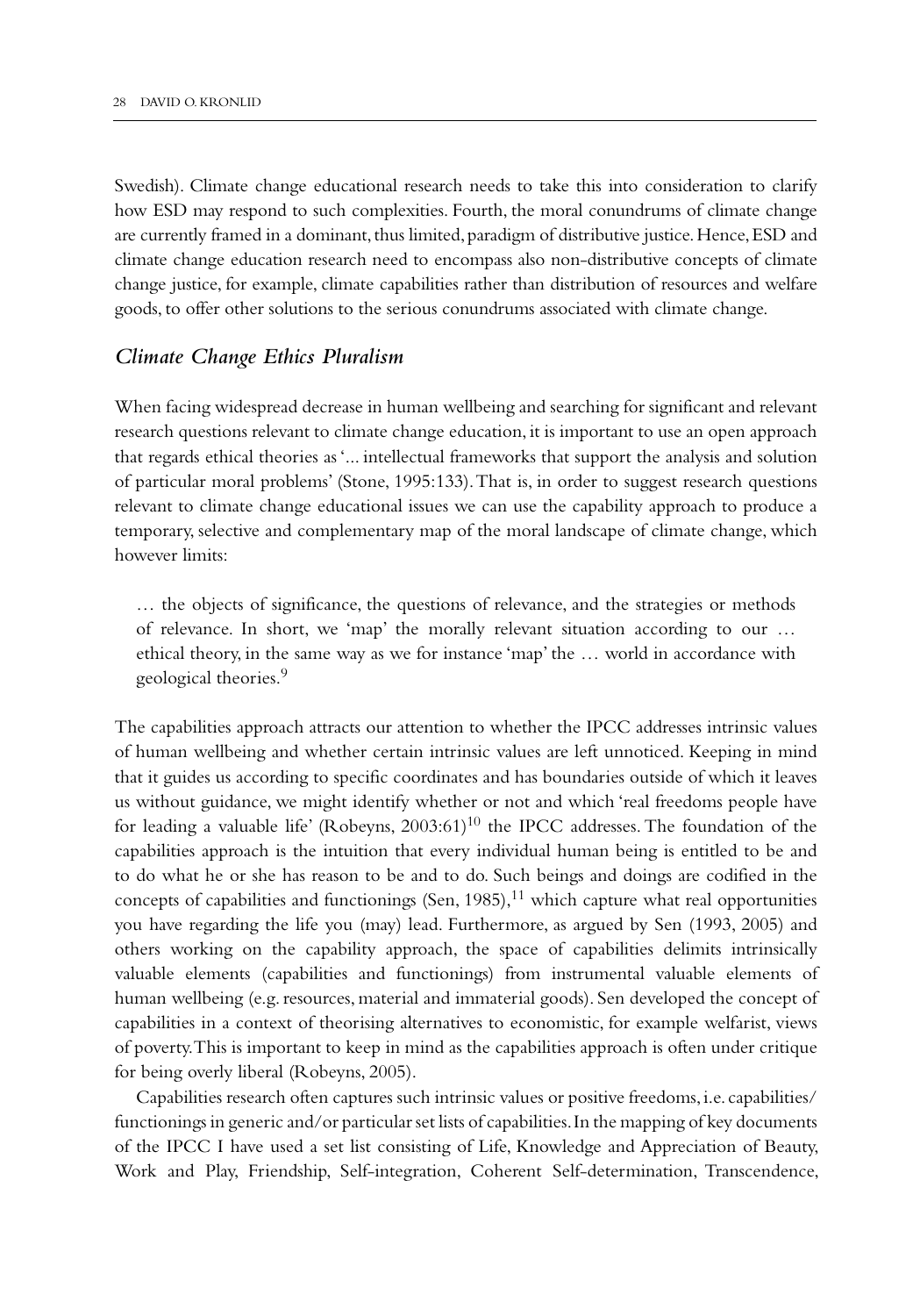Other Species, and Mobility (Alkire & Black, 1997; Robeyns, 2003; Nussbaum, 2005; and Kronlid, 2008a).

# *A Limited Moral Landscape*

The IPCC's fourth assessment report (2007) (indirectly) relates to five elements of the generic set list of capabilities: Life, Knowledge (but not Appreciation of Beauty), Work (but not Play), Transcendence, Other Species and Mobility. The following discussion focuses on Knowledge, Work, Transcendence, and Mobility.12

### **Knowledge**

The IPCC often refers to the question of loss of knowledge systems due to ecosystem shifts caused by climate change:

The loss of local knowledge associated with thresholds in ecological systems is a limit to the effectiveness of adaptation. (Folke, *et al.*, 2005)<sup>13</sup>

This is related to the concern that climate change threatens people's ability for practicing theoretical and practical knowledge, i.e. the resilience of theoretical and practical knowledge systems (rational and meaningful [coherent] on their own terms) are affected by climate change. Accordingly, it is argued that climate change causes shifts and flips in ecosystems that threaten the resilience of indigenous knowledge systems (IKS). Timothy B. Leduc (2007:247) affirms the IPCC's claim and argues that the changing climate changes the adaptation knowledge of Inuit people – *Inuit Qaujimajatuqangit* (IQ):

IQ was real at the time because the planet was not changing. They knew what was going to happen to the weather for four seasons. But today the weather has so changed that IQ is pretty much gone, it can no longer predict because of the change in climate.

This is affirmed by, for example, the World Wildlife Fund's climate witness, Sámi reindeer herder Olav Mathis Eira from Norway:

The most urgent change for us, the Sámi people who live of the reindeer, has been the winter rains. […] In the old days this used to happen only every 30 years and we had ancient methods of foretelling the weather. Now this is no longer possible.<sup>14</sup>

Furthermore, modern knowledge systems (MKS) are also affected by the climate in flux.<sup>15</sup> This is underlined by the IPCC, which communicates uncertainties of consequences of present and future climate change in terms of very high, high, medium, low, and very low confidence (ranging from at least nine out of 10 chance to less than one out of 10 chance) of being correct. Furthermore, the IPCC communicates uncertainties in terms of likelihood regarding 'probabilistic assessment of some well-defined outcome having occurred or occurring in the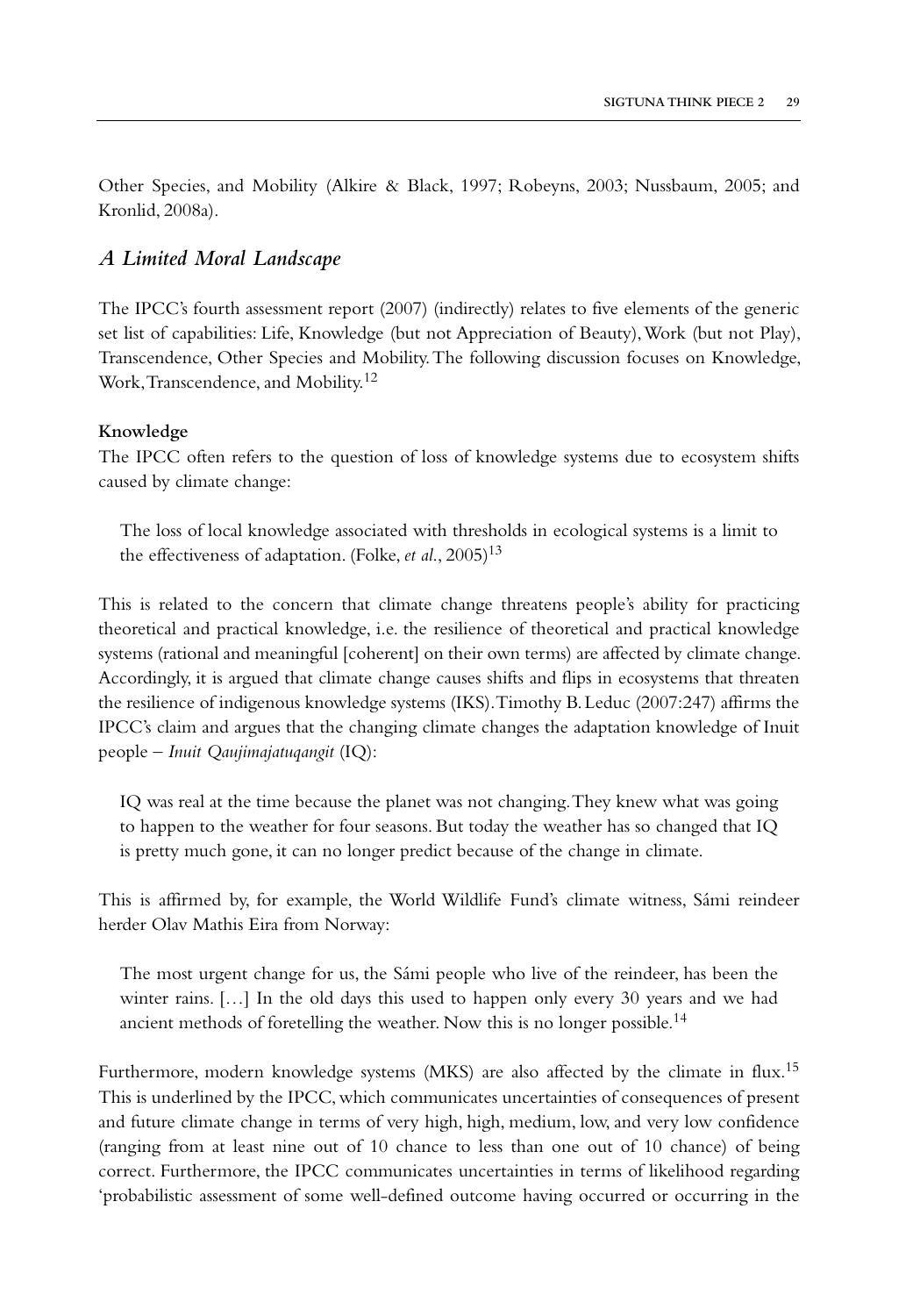future'; virtually certain, very likely, likely, about as likely as not, unlikely, very unlikely, and exceptionally unlikely ranging from >99% probability of occurrence down to <1% probability (IPCC Summary for Policy-Makers, 2007:21).

Thus, both IKS and MKS are vulnerable to the complexities of climate change. This underlines that experiencing risks of loosing certain abilities to be rational in the face of a changing climate can, despite differences in adaptation capacity, vulnerability and material standard, be equally threatening to indigenous and modern<sup>16</sup> cultures.<sup>17</sup>

#### **Work**

This discussion will focus on the ability to exercise some degree of excellence in work, which is frequently mentioned in the fourth assessment report (IPCC, 2007). The IPCC claims that climate change affects resource-dependent work among the poor and among women (IPCC, Fourth Assessment Report, Ch. 17, Box 17.5:730) and underlines work changes in European communities dependent upon ski tourism (IPCC, Fourth Assessment Report, Ch. 17, Table 17.1:722). In addition, erosion of beaches and coral bleaching affecting local resources in small Islands will affect, for example, small fisheries, affecting also the tourism business (IPCC, Summary for Policy-Makers, 2007:15). Furthermore, extreme weather and climate events in the mid to late  $21<sup>st</sup>$  century will affect people's ability to execute excellence in their work in agriculture and forestry and industry, settlement and society sectors (IPCC, Fourth Assessment Report, Ch. 17, Table 17.1:722).

Increased heavy precipitation is very likely to damage crops, increase soil erosion and hamper the ability to cultivate land. Additionally, flooding caused by increased precipitation will very likely cause disruption of settlements, commerce and transport and put pressure on urban and rural infrastructures. Moreover, increased land degradation, lower yields/crop damage and failure and increased livestock deaths as well as increased risk of food and water shortages with reduced hydropower generation potentials and potential for population migration are likely in areas affected by drought (IPCC, Fourth Assessment Report, Ch. 17, Table 17.1:722).

The IPCC predominantly addresses work as a resource and as a process instrumental to human wellbeing. From a capabilities approach however, the IPCC's results and predictions indicate that climate change threatens people's intrinsic abilities to execute excellence in work in affluent as well as scarce communities.

## **Transcendence**

Although the IPCC mentions a statistical relationship between adaptation and religion, $18$ no references are made to the possibility that climate change may affect people's ability to transcend.

Transcendence is analogous to religious praxis (Bergmann, 2005:56) and varying trajectories in people's lives situated in specific socioeconomic, ecologic and cultural contexts construct and create the ability to transcend (Bergmann, 2003; Bergmann, 2005:56). Thus a person's ability to transcend interrelates with other everyday faculties of life. Timothy Leduc's (2007) cross-disciplinary research on indigenous transcendence testifies to how specific indigenous transcendence is threatened by climate change. Leduc's work focuses on problems associated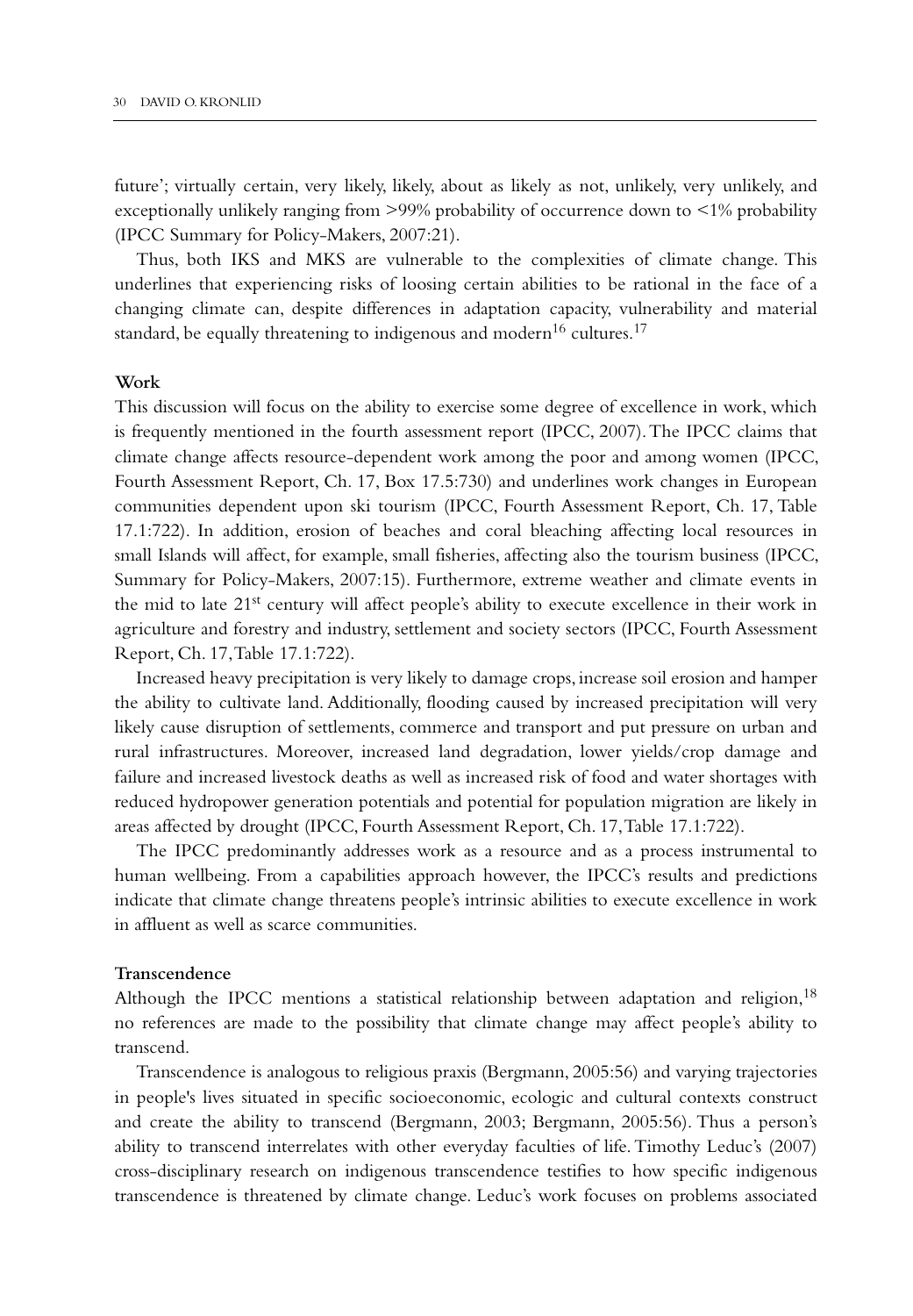with climate change research's efforts to understand and make use of Inuit apprehensions of a changing environment gets involved in reductionist interpretations of Inuit spiritual conceptions. Leduc focuses on the Inuktitut term '*Sila*' that climate change research has interpreted as an Inuit spiritual power associated with 'weather'. Through a triangulating transdisciplinary research approach (Leduc, 2007:241) reaches two meanings of *Sila*, *Silarjuaq* (something great that simply is and the substance of life) and *Silatuniq* ('a practical wisdom for living within this land' [244], that can attend to *Silarjuaq*) (243). According to Leduc, both *Silatuniq* (the doings) and *Silarjuaq* (and beings) of *Sila* are vulnerable to climate change. First, the Inuit ability to transcend is being threatened by the ways in which climate change researchers anthropomorphise and reduce its meaning to fit modern environmental management models. Second, it is threatened because the environmental pressure of the changing climate induces an enforced uncertainty regarding their understanding of *Sila* (Leduc, 2007:247–248). Hence, climate change and the modern climate change discourse threaten *Sila* as a specific contextual transcending practice, which might have important consequences for the Inuit community in question.

#### **Mobility**

The IPCC indicates that climate change affects voluntary and involuntary geographical movements and addresses mobility as both a reactive (Adger, *et al.*, 2006:8)<sup>19</sup> adaptive strategy for people in communities that have reached their resilience<sup>20</sup> threshold, and as a limit of adaptation strategies (IPCC Fourth Assessment Report, Ch. 17:734).<sup>21</sup>

Mobility research highlights that constrained social and geographical mobility collude in times of crisis.<sup>22</sup> Thus, the extent to which geographical mobility is vulnerable to climate change is related to our ability to be socially and technologically mobile. The IPCC alludes to this, suggesting that 'the spatial patterns of existing social networks in a community influence their adaptation to climate change' because it determines 'the success and patterns of migration as an adaptive strategy' (IPCC Fourth Assessment Report, Ch. 17:734). Hence, the effect to which people experience 'stranded [geographical] mobility' (Grieco & Hine, 2008:65) is directly related to people's social mobility, and is hence intrinsic to wellbeing (Grieco & Hine, 2008).

Drawing on both climate change research and mobility research it becomes possible to identify the identities of the mobility poor and those who have access to mobility resources, consequently to delimit the climate change vulnerable individuals and social groups from resilient ones. Furthermore, access to social mobility resources sets limits for access to geographical mobility resources. This highlights that climate change induced stress on resource systems (private car ownership, factual public transport, etc.) in geographical space may further cement the boundary between the more vulnerable and the less vulnerable in developing and developed countries.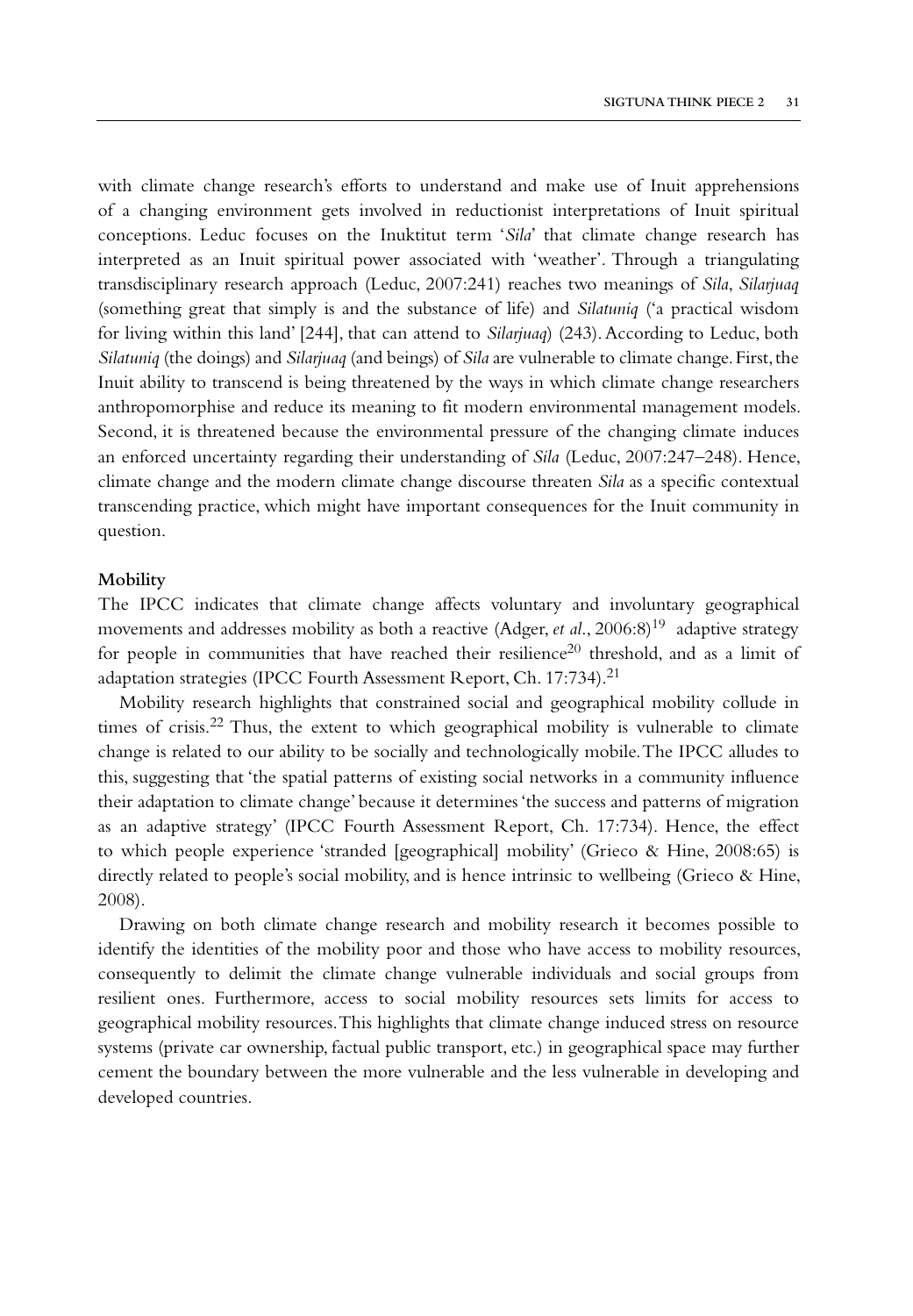## *Climate Change Education Research*

Based on a the capabilities approach reading of key documents associated with the Fourth Assessment Report (IPCC, 2007), we can assume that climate change threatens certain abilities, thus that climate change increases pressure on human flourishing. However, the emerging moral landscape is quite limited as it leaves abilities intrinsic to human wellbeing and dignified life – for example, appreciation of beauty, play, friendship, self-integration, coherent selfdetermination – unnoticed. In addition, capabilities like transcendence and mobility are merely brushed upon or treated as instrumental rather than intrinsic to wellbeing.

The capabilities approach teaches us the important lesson that the abilities to know, work, transcend and be mobile accounted for above are intimately connected. Thus, if climate change threatens one or several of these capabilities it is likely that other capabilities will face increased vulnerability as well. On the other hand, strengthening, for example, the ability to transcend will probably strengthen one, several or all the other capabilities as well.

Educational research teaches us that learning takes place in the space of capabilities, in expanded spaces of beings and doings. Learning is possible and learning conditions are likely to be improved if learner's spaces of capabilities are expanded and enriched. So, what does this mean for climate change education research? I will end this think piece by suggesting some research areas and questions.23

#### **Descriptive and comparative climate change education research**

The aim of descriptive climate change education research is to systematically describe the form and content of climate change learning processes and clarify the reasons for why certain learning processes occur. Such learning processes may involve learning about the changes of the climate, vulnerability, adaptation, mitigation and resilience. In addition, it involves systematic and stringent clarifications of if, which, and how climate change affects the learner's capabilities and how life, work, mobility, appreciation of beauty, play, friendship, self-integration, coherent self-determination etc. can or do affect their learning conditions. Such empirical research could focus on, for example, how transcendence is affected by climate change in Mongolia<sup>24</sup> and how this is related to climate change education. It could also involve comparative analysis of climate change learning processes in educational practices located in communities of different levels of vulnerability and resilience in Sweden, South Africa, Zambia, etc., and among various groups of learners. In addition, historical comparative climate change education research could be helpful for understanding how learning about the climate has been executed in different countries and educational practices prior to the current climate change discourse boom.

#### **Meta forms of climate change education research**

The purpose of engaging in meta forms of climate change education research is to study climate change language in educational and learning practices. What is the meaning of key concepts like 'climate change', 'climate change education', 'vulnerability', 'resilience', 'adaptation' and 'learning capacities' in terms of the capabilities approach in current global and local ESD discourse/s, in policy texts, in teaching material, etc.? Furthermore, meta forms of climate change education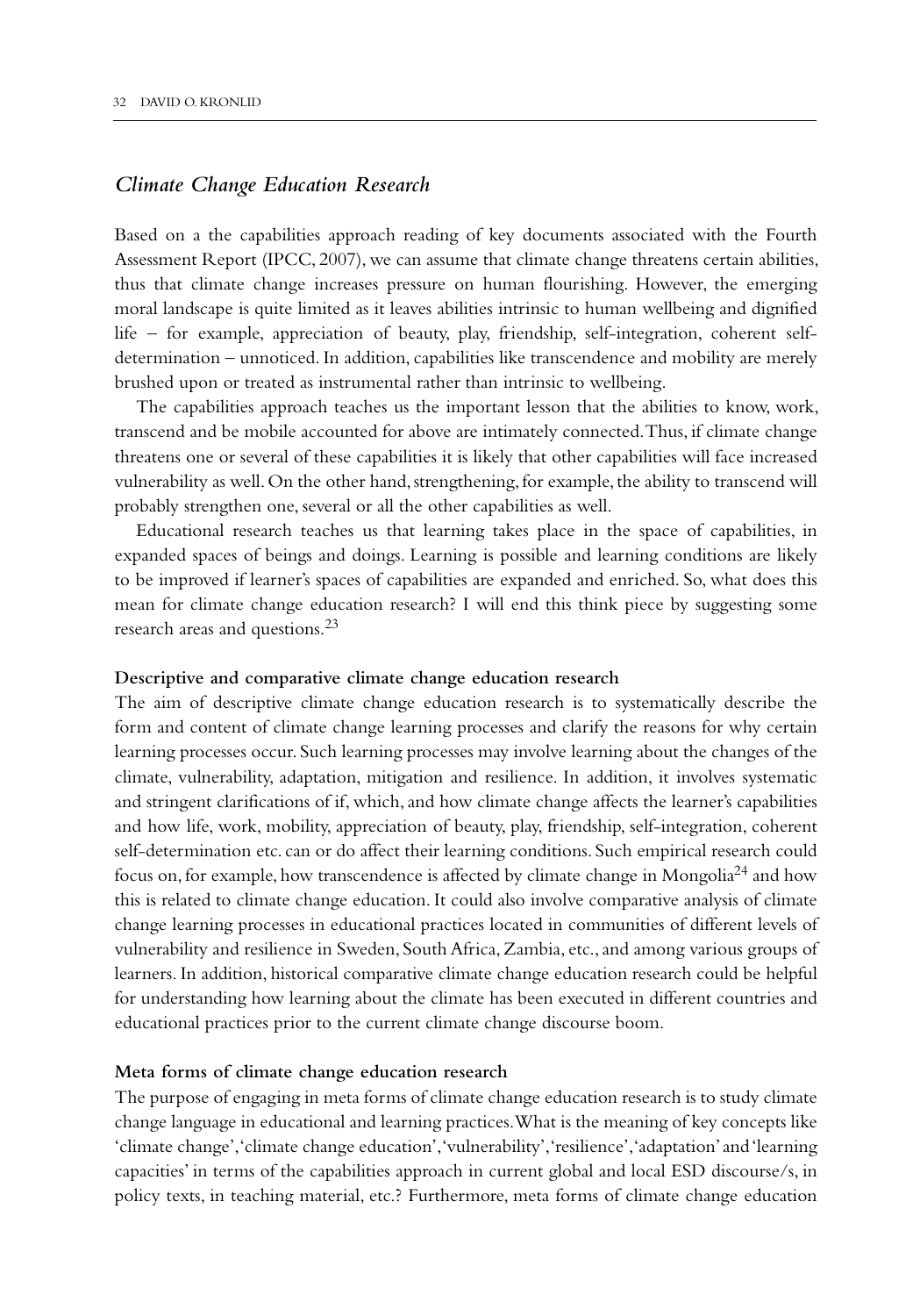research investigate meaning making in climate change learning in different ESD discourses. Thus these involve both empirical and philosophical research. Meta forms of climate change education research are important for the dimensions of climate change education research listed in this paper and can also clarify how various capabilities are interconnected in various climate change education learning processes. For example, in the Inuit example above the ability of knowledge, of work such as reindeer herding, and of transcending are deeply interrelated. Accordingly, if climate change threatens one or several of these capabilities it is likely that other capabilities will face increased vulnerability as well. However, if this is true, strengthening, for example, the ability to transcend will probably strengthen one, several or all the other capabilities as well. This result is obviously of immense importance for climate change education research if capabilities are significant for meaning making and learning.

#### **Normative climate change education research**

Normative climate change education research focuses on systematic and stringent argumentation for a, or several types of, climate change education. Unlike research traditions that like to refrain from normative assumptions, ethics and other fields within the humanities are well skilled in normative research. Based on carefully outlined assumptions about the meaning of learning and the nature of learning processes it is important to argue for and against certain types of climate change education and/or for and against certain theoretical standpoints associated with climate change ethics and climate change education. Questions concerning whether certain capabilities are more important than others for climate change education and climate change learning processes are important for normative climate change education research. Furthermore, it is important to identify and argue for how various forms of climate change education may include ways to convert vulnerability, adaptation, mitigation, and resilience resources into functionings. In fact, learning how to adapt and mitigate and to reduce vulnerability and enhance resilience can be seen as learning how to convert resources into functionings.

#### **Critical climate change education research**

Critical climate change education research locates its themes and problems in a, or several, particular political, cultural, religious, etc. contexts. The main purpose of critical climate change education research is to clarify the form, content, and meaning of learning processes in relation to the interests of various actors in global and local climate change arenas. Thus, critical climate change education research focuses on, for example, how certain religious, political etc. contexts contribute to expanding the spaces of capabilities, thus expanding learning opportunities for people vulnerable to climate change and to people more resilient to the effects of climate change. Furthermore, critical climate change education research can clarify how certain political, etc. contexts may facilitate or exacerbate learners' access to conversion factors and how learning to, for example, adapt to climate change is connected to both accesses to adaptation recourses and to converting skills. As Robeyns puts it, '[i]f a person is disabled, or in a bad physical condition, or has never learned to cycle, then the bicycle will be of limited help to enable the functioning of mobility' (2005:99). Thus, being able to be mobile includes being able to 'convert the characteristics of the commodity (e.g. a vehicle) into a functioning'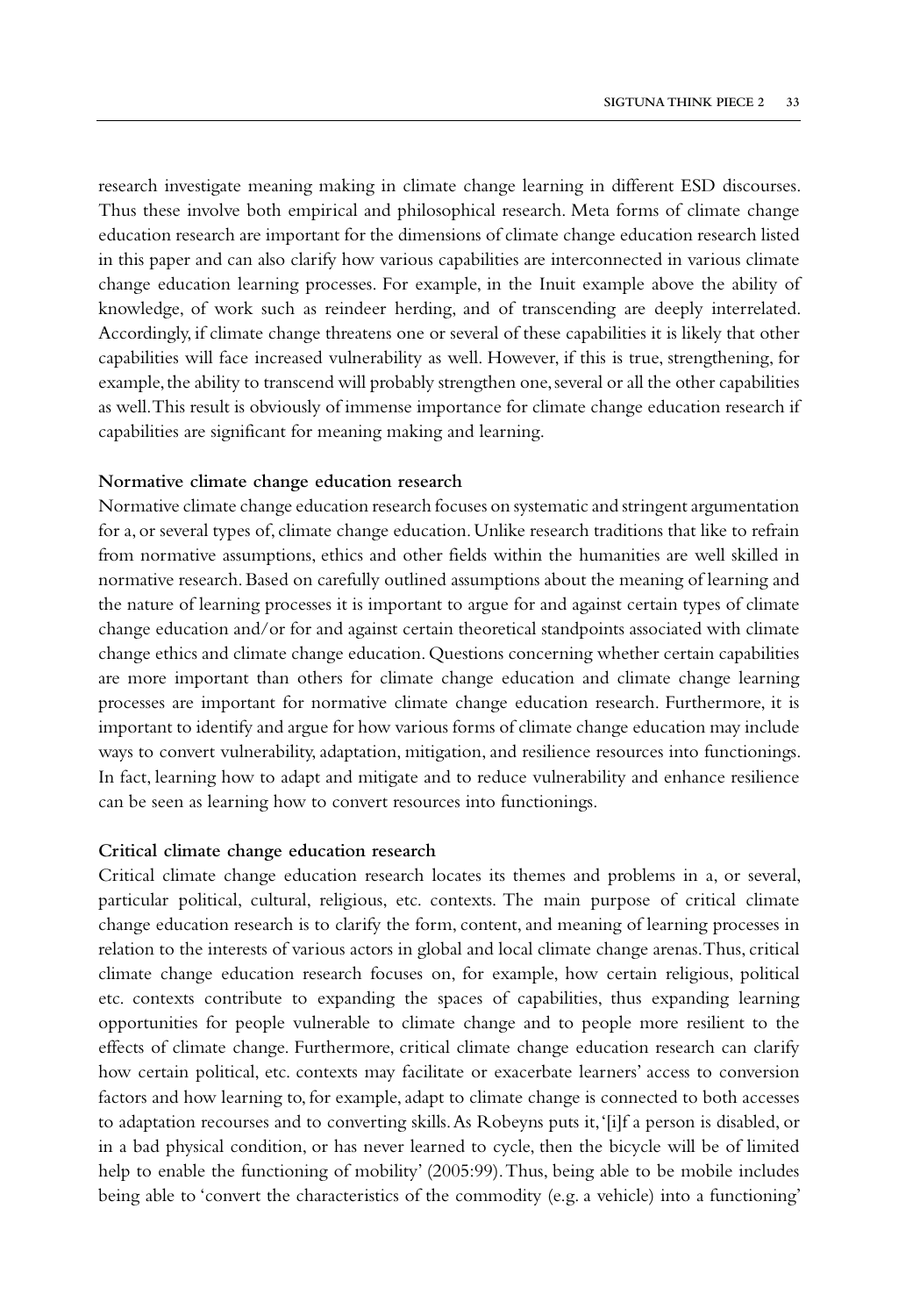(Robeyns, 2005:99). Furthermore, critical climate change education research may open a space for systematic critical reflections on the role of personal, social (political) and environmental conversion factors in climate change education.

# *Conclusion*

Climate change threatens people's capabilities, hence it increases pressure on human flourishing. The capabilities approach can be used as a research approach to climate change ethics to study whether and if so which intrinsic values that are being threatened by climate change in various social, ecological, and economic contexts and on a generic level. Based on a reading of documents associated with the IPCC Fourth Assessment Report (2007), I can conclude that on a generic level, the moral landscape of the IPCC is quite limited because the IPCC merely touches upon a few of the capabilities highlighted by capabilities research. Hence, knowledge, work, transcendence and mobility are locations in the topography of the limited moral landscape of the IPCC.

Educational research teaches us that learning takes place in spaces of capabilities, in expanded spaces of beings and doings, in people's concrete circumstances of adaptation and vulnerability. Hence, learning is possible and learning conditions are likely to be improved if learner's spaces of capabilities are expanded and enriched.

This means that we need climate change education research that can help us identify how learners' spaces of capabilities may be expanded and enriched in different social, ecological and economic contexts. Drawing on the assumptions that the world is one and many and that the complexities associated with climate change means that we have a shared global systematic problem manifested in a myriad different concrete ways in people's everyday life across the globe, we need many different kinds and modes of climate change education research. Therefore, I have suggested in this think piece that we may develop descriptive, and comparative, normative, critical and meta forms of climate change education research.

Based on my experiences from the Sigtuna Dialogue we should not set a limit to research creativity when it comes to climate change education research. Hence, we should embrace methodological, ethical and theoretical diversity and while not letting go of high academic standards realise that these standards are also being given their legitimacy in context.

# *Notes on the Contributor*

David O. Kronlid holds a doctorate in ethics from Uppsala University and is senior lecturer at the Department of Curriculum Studies, Uppsala University. He has developed courses, lectured and mentored at the student-driven and cross-disciplinary Centre for Environment and Development Studies (CEMUS) at Uppsala Centre for Sustainable Development (CSD) since the late 1990s. His research interests are ecofeminism, environmental ethics, mobility, climate change justice and education for sustainable development. E-mail: david.kronlid@did.uu.se.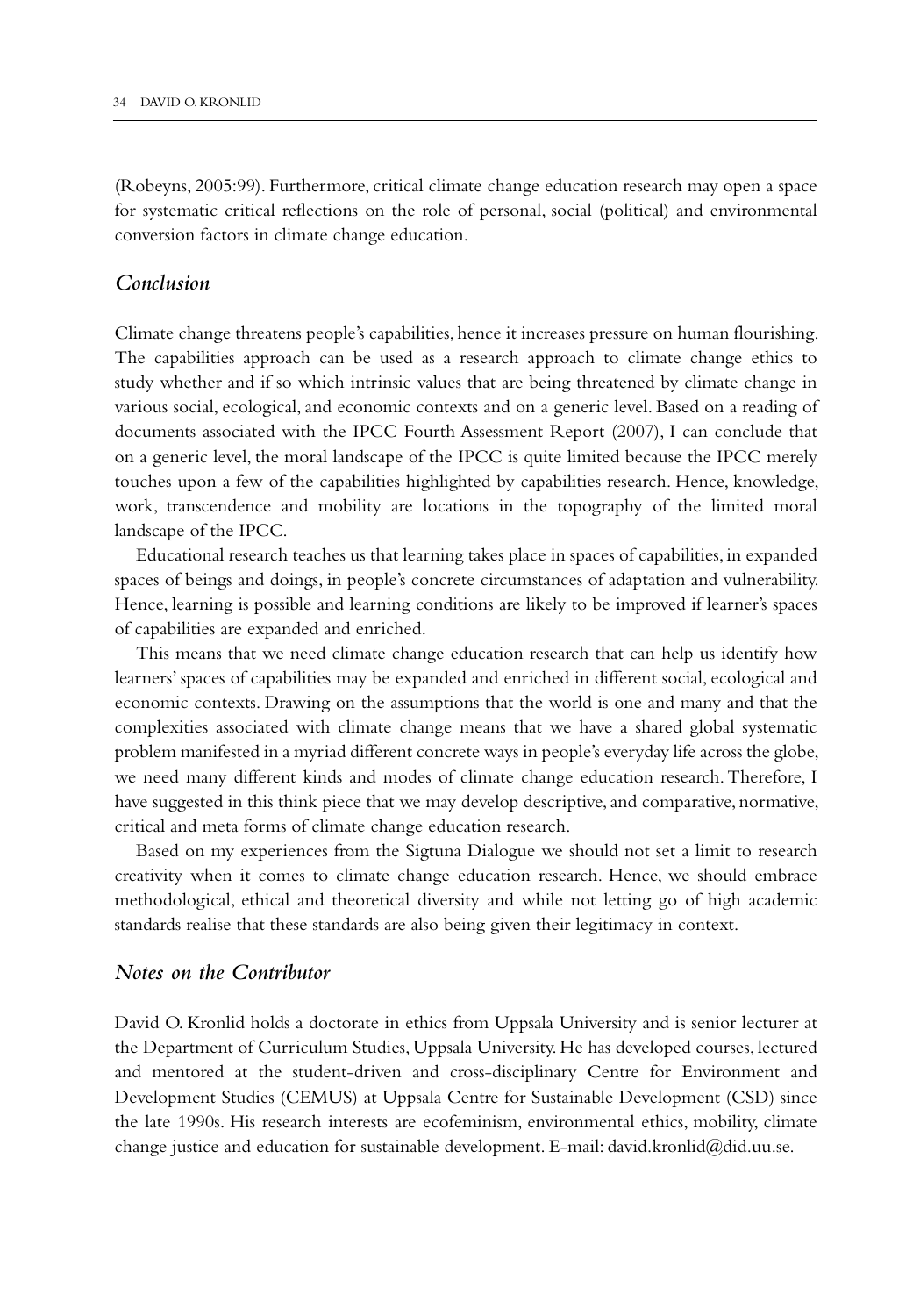# *Endnotes*

- 1 Throughout this paper, the term 'climate change' refers to anthropogenic climate change.
- 2 Page (2007), Northcott (2007), Garvey (2008) and Adger, *et al*. (2006) are some important exceptions.
- 3 This paper is part of an ongoing research project *Climate Capabilities* (2008–2010) financed by the Swedish research council Formas, the Swedish Research Council for Environment, Agricultural Sciences and Spatial Planning. Parts of it will be published in David O. Kronlid (2010) in Bergmann & Gerten (eds) (2009).
- 4 The International Panel for Climate Change (IPCC) is the leading scientific body for the assessment of climate change. Chaired by Mr. Rajendra Pachauri, the IPCC synthesises current climate change research in its assessment reports.
- 5 Amartya Sen developed the capability approach as an approach to wellbeing and social justice that focuses individual's entitlement to capabilities, i.e. to positive freedoms. Martha Nussbaum and others later developed the capabilities approach into a research field widely recognised within development ethics and development policy.
- 6 Ethical analysis or 'ethics' means 'the philosophical inquiry into the nature, extent and justification of the ethical claims which are made on human beings …' (Dower, 1998:2–3). In this sense, IPCC documents reflect (implicit and explicit) certain moral claims and assumptions regarding climate change.
- 7 The analysis focuses on the Working group II's (WGII) *The Summary for Policy-Makers* and Chapter 17, 'Assessment of Adaptation Practices, Options, Constraints and Capacity'. The summary for policy-makers contains the key scientific findings and is the core document in which the IPCC communicates its results to the media, academia and policy-makers. Hence, from a discourse theoretical point of view, *The Summary for Policy-makers* is the most authoritative among the IPCC documents.
- 8 The fact that climate change affects people's health, mobility, education, work, consumption, etc. is clearly an indicator of this.
- 9 Kronlid (2003:55–46).
- 10 Robeyns (2003:61).
- 11 Alkire & Black (1997) 'prefer the term "flourishing" which also communicates the sense that people pursue and participate in but never fully realize' the dimensions of wellbeing 'once and for all' (268). I use 'functions' and 'flourishing', and 'elements on capability set lists' and 'dimensions of flourishing' interchangeably.
- 12 A discussion of the missing capabilities (appreciation of beauty, play, friendship, self-integration, and coherent self-determination) and how they relate to other dimensions of wellbeing are of significant importance and will be dealt with in coming publications.
- 13 Here cited from Chapter 17, 'Assessment of Adaptation Practices, Options, Constraints and Capacity' in the *IPCC Fourth Assessment Report*, 2007:734.
- 14 http://www.panda.org/about\_our\_earth/aboutcc/problems/people\_at\_risk/personal\_stories/ witness\_ stories/?uNewsID=113580, accessed 22 May 2009.
- 15 Leduc makes this point as well.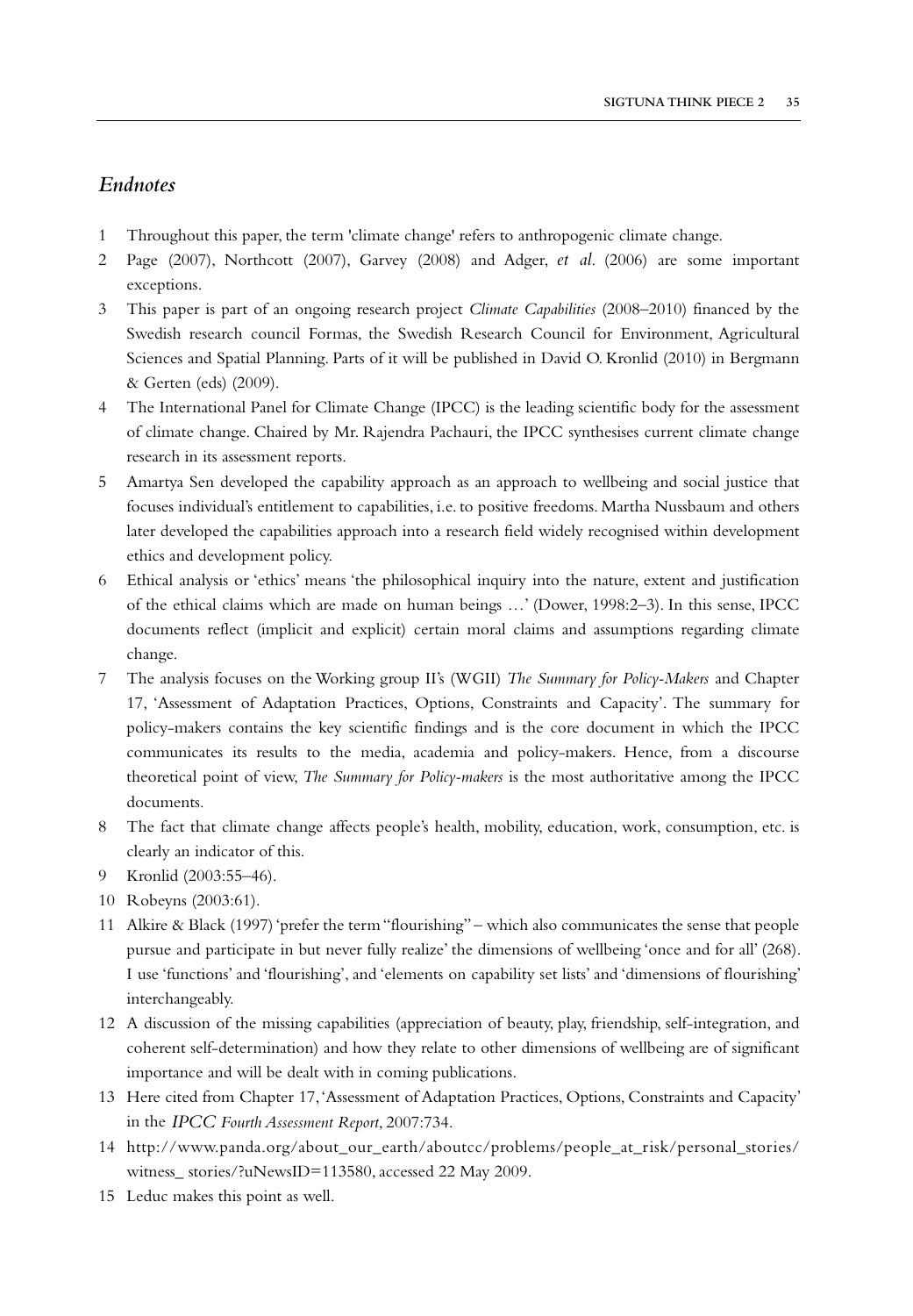- 16 The term 'modern' does not imply that indigenous cultures are 'pre-modern'. Rather, 'modern' refers to lifestyles and knowledge systems typical for affluent growth economies characterised by de-contextualised education, reductionist research and learning and a separation of the spiritual and the worldly.
- 17 Contextual and individual differences in vulnerability and power can of course produce various consequences of such experience. This question will be further elaborated in coming publications.
- 18 The ability to transcend refers to a person's ability to relate to some more-than-human source of meaning and value. See IPCC, Fourth Assessment Report, Ch. 17, Box 17.5:730).
- 19 In this chapter, adaptation is understood as institutional (inter- and transnational, national, and local) and/or individual proactive, reactive and inactive responses to climate change.
- 20 'Resilience' refers to 'the self-repairing capacity of ecosystems' (Folke, *et al*., 2005:558) but could also refer to the self-repairing capacity of eco-social systems.
- 21 Mobility researchers also allude to a dimension of mobility sometimes referred to as the meanings attached to geographical mobility, sometimes as existential mobility, and sometimes as symbolic mobility. See for example Cresswell, 2006; Kronlid, 2008a and 2008b. Hence, in order to understand fully how climate change affects mobility we need to understand how various mobilities (social, geographical, symbolic, existential, etc.) interlink.
- 22 Grieco & Hine (2008:67): 'Routine neglect of the relationship between transport and social exclusion was the mother of the New Orleans crisis.'
- 23 My suggestions can easily be applied to other ESD areas as well.
- 24 A minor field study focussing transcendence in Mongolia is currently being planned at the department of curriculum studies in Uppsala, Sweden.

## *References*

- Adger, N.W., Paavola, J.S.H. & Mace, M.C. (2006). *Fairness in Adaptation to Climate Change*. Cambridge and London: MIT Press.
- Adger, N.W., Paavola, J.S.H. & Huq, S. (2006). Toward Justice in Adaptation to Climate Change. *i Adger m f*l, s 1–19.
- Alkire, S. & Black, R. (1997). A Practical Reasoning Theory of Development Ethics: Furthering the Capabilities Approach. J*ournal of International Development*, 9, 263–279.
- Bergmann, S. (2003). *God in Context: A Survey of Contextual Theology*. Aldershot: Ashgate.
- Bergmann, S. (2005). *Architecture, Aesth/ethics and Religion*. Frankfurt am Main: IKO-Verlag fur interkulturelle Kommunikation; London: Transaction Publishers.
- Backstrand, K. (2003). Samspelet mellan vetenskap och politik. Experternas, medborgarnas och beslutfattarnas roll i miljoforskningen och mljopolitiken, in Lundgren (Eds), pp. 73–98.
- Cresswell, T. (2006). *On the Move: Mobility in the Modern Western World*. New York: Routledge, Oxon: Routledge.
- Cresswell, T. & Uteng, T.P. (Eds) (2008). *Gendered Mobilities*. Aldershot: Ashgate.
- Dower, N. (1998). *World Ethics: The New Agenda*. Edinburgh: Edinburgh University Press.
- Garvey, J. (2008). *The Ethics of Climate Change: Right and Wrong in a Warming World*. London & New York: Continuum.